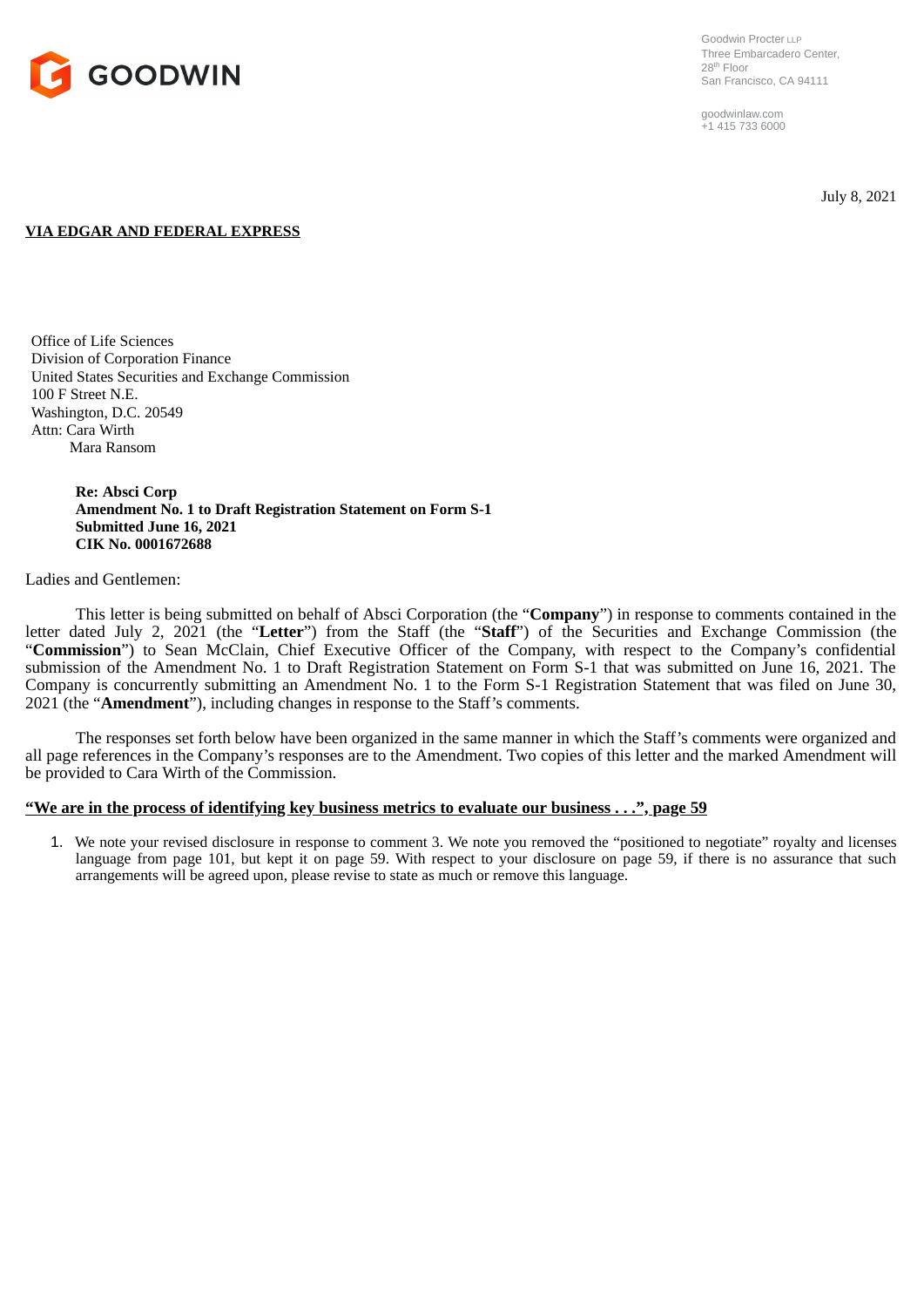RESPONSE: The Company acknowledges the Staff's comment and respectfully advises the Staff that the Company has revised its disclosure on page 60 to indicate that there is no assurance that the Company will be able to enter into or maintain licenses on acceptable terms, or at all.

## **Condensed Consolidated Statements of Operations and Comprehensive Loss, page F-30**

2. Please provide us with the detailed calculation of the weighted-average common shares and units outstanding of 5,140,648 shares as of March 31, 2021, or revise. In this regard, we note that the numbers of common shares outstanding were 5,415,414 shares as of December 31, 2020 and 5,934,236 shares as of March 31, 2021 according to your statements of other stockholders' and members' deficit.

RESPONSE: The Company acknowledges the Staff's comment and respectfully advises the staff that a detailed calculation of the weighted-average common shares outstanding is provided in the table below. The Company further respectfully advises the Staff that the common shares outstanding referred to in the Staff's comment represent the total legally issued and outstanding common shares as of the specified dates and include restricted common stock that are disclosed on page F-48 of the Amendment. Such restricted stock is contingently returnable and has been excluded from the calculation of basic net loss per share in accordance with ASC 260- 10-45-13. The Company also respectfully advises the Staff that the Company has revised its disclosure on page F-55 to indicate the restricted common stock and units that are contingently returnable are excluded from the weighted-average common shares and units outstanding calculation.

|                                                                               | Quarter ended March 31,<br>2021 |
|-------------------------------------------------------------------------------|---------------------------------|
| Weighted average shares of common stock outstanding, basic and diluted        | 5.741.146                       |
| Less: weighted average unvested common stock                                  | (600, 498)                      |
| Weighted average shares used to compute net loss per share, basic and diluted | 5,140,648                       |

\* \* \*

2